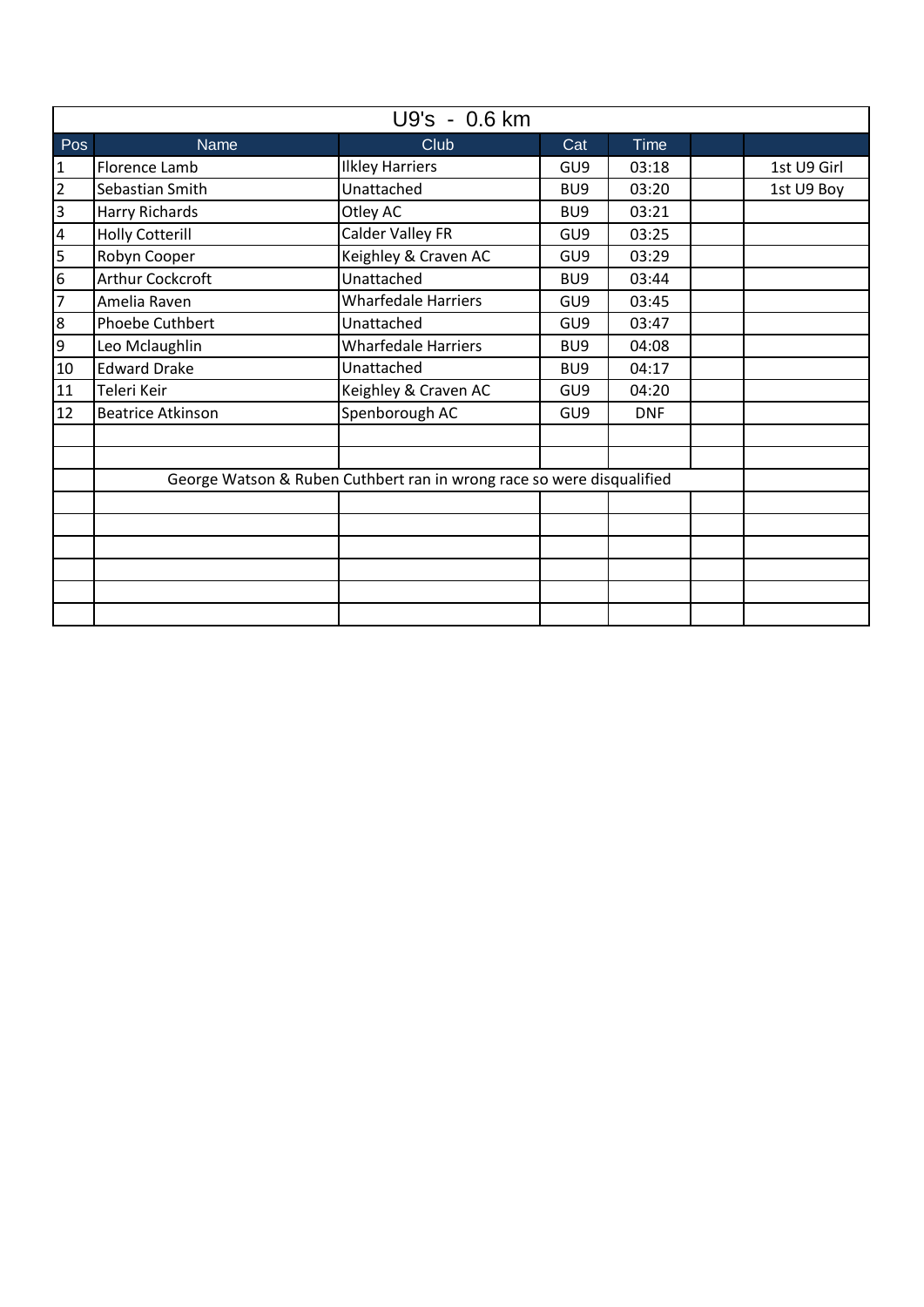| Club<br>Pos<br><b>Time</b><br>Name<br>Cat<br>Ned Gallagher-Thompson<br>Otley AC<br>$\mathbf{1}$<br><b>BU15</b><br>06:11<br>1st U15 Boy<br>$\overline{2}$<br><b>Ilkley Harriers</b><br>Alex Wolfenden<br><b>BU15</b><br>06:23<br>$\overline{3}$<br>Oscar Shinn<br><b>Ilkley Harriers</b><br><b>BU15</b><br>06:32<br><b>Bingley Harriers</b><br>$\overline{\mathbf{4}}$<br>Charlie Robinson<br><b>BU15</b><br>06:41<br>5<br>Keighley & Craven AC<br><b>Bethan Buckley</b><br>GU13<br>06:45<br>1st U13 Girl<br>6<br>Skyrac AC<br>Jacob Palmer<br><b>BU15</b><br>06:50<br>Pudsey & Bramley AC<br>7<br>Sebastian Nicolson<br><b>BU15</b><br>07:06<br><b>Ilkley Harriers</b><br>$\overline{8}$<br><b>Robert Carter</b><br>07:09<br><b>BU13</b><br>1st U13 Boy<br>Pudsey & Bramley AC<br>$\overline{9}$<br><b>Thomas Martin</b><br><b>BU15</b><br>07:11<br>10<br>Clayton-le-Moors<br>Lottie Hesketh<br><b>GU15</b><br>1st U15 Girl<br>07:25<br>Otley AC<br>11<br>Ruaridh Aylward<br><b>BU15</b><br>07:33<br>12<br><b>Blackburn Harriers</b><br>Callum Singleton<br><b>BU15</b><br>07:38<br>13<br>Isabelle Jebb<br><b>Bingley Harriers</b><br><b>GU13</b><br>07:39<br><b>Wharfedale Harriers</b><br>Izzy Patefield<br>GU13<br>14<br>07:42<br>15<br>Abby Clay<br><b>GU15</b><br><b>Bingley Harriers</b><br>07:55<br><b>Ilkley Harriers</b><br>16<br><b>Harriet Carter</b><br>GU11<br>07:57<br>1st U11 Girl<br>17<br>Skipton AC<br><b>BU15</b><br>Mackenzie Jones<br>07:59<br>18<br>Unattached<br>Harriet Williams<br><b>GU13</b><br>08:01<br>19<br>Sophie Brady<br><b>Wharfedale Harriers</b><br>GU13<br>08:12<br>20<br>Ailsa Coulton<br><b>Bingley Harriers</b><br><b>GU13</b><br>08:15<br><b>Wharfedale Harriers</b><br>21<br>George Adams<br><b>BU13</b><br>08:17<br>22<br>Lily-Grace Clayton<br><b>Wharfedale Harriers</b><br><b>GU15</b><br>08:18<br>23<br>Sophie Leijssen<br><b>Ilkley Harriers</b><br>08:27<br><b>GU13</b><br>Imogen Atkinson<br>Spenborough AC<br>24<br><b>GU15</b><br>08:29<br>Pudsey & Bramley AC<br>25<br>Hannah Cleavin<br><b>GU15</b><br>08:31<br><b>Ilkley Harriers</b><br>26<br><b>Edward Lamb</b><br><b>BU13</b><br>08:34<br>27<br><b>Holmfirth Harriers</b><br><b>Bethan Morris</b><br><b>GU11</b><br>08:35<br>Otley AC<br>Agnes Gallagher-Thompson<br>28<br>08:36<br><b>GU13</b><br>29<br><b>Holly Nicholls</b><br>Unattached<br>GU13<br>08:38<br>Otley AC<br>30<br><b>Farrah Gerrett</b><br>GU13<br>08:46<br><b>Holmfirth Harriers</b><br>31<br><b>Isaac Morris</b><br><b>BU11</b><br>08:49<br>1st U11 Boy<br>32<br>Lily Richards<br>Otley AC<br>GU13<br>08:51<br>33<br><b>Ilkley Harriers</b><br>Pippa Singleton<br>GU13<br>09:03<br>Easha Chotai<br>Unattached<br>GU15<br>34<br>09:05<br>35<br>Clayton-le-Moors<br><b>GU15</b><br>Ava Wright<br>09:09<br>Ella Snow<br>36<br><b>Ilkley Harriers</b><br><b>GU15</b><br>09:10<br>37<br><b>Wharfedale Harriers</b><br>Henry Adams<br><b>BU11</b><br>09:12<br>Unattached<br>38<br><b>Eleanor Yelland-Brewer</b><br>GU13<br>09:13<br><b>Magnus Wills</b><br><b>Wharfedale Harriers</b><br>39<br><b>BU13</b><br>09:19<br><b>Ilkley Harriers</b><br>40<br>Lily Singleton<br>GU15<br>09:21<br><b>Wharfedale Harriers</b><br><b>Betsy Willis</b><br>41<br><b>GU15</b><br>09:26<br>Skipton AC<br>42<br>Grace Jones<br>GU13<br>09:32<br>Pudsey & Bramley AC<br>43<br>Ella Cleavin<br>GU13<br>09:34 | U11, U13 & U15's - 1.6 km |                     |  |  |  |  |  |
|--------------------------------------------------------------------------------------------------------------------------------------------------------------------------------------------------------------------------------------------------------------------------------------------------------------------------------------------------------------------------------------------------------------------------------------------------------------------------------------------------------------------------------------------------------------------------------------------------------------------------------------------------------------------------------------------------------------------------------------------------------------------------------------------------------------------------------------------------------------------------------------------------------------------------------------------------------------------------------------------------------------------------------------------------------------------------------------------------------------------------------------------------------------------------------------------------------------------------------------------------------------------------------------------------------------------------------------------------------------------------------------------------------------------------------------------------------------------------------------------------------------------------------------------------------------------------------------------------------------------------------------------------------------------------------------------------------------------------------------------------------------------------------------------------------------------------------------------------------------------------------------------------------------------------------------------------------------------------------------------------------------------------------------------------------------------------------------------------------------------------------------------------------------------------------------------------------------------------------------------------------------------------------------------------------------------------------------------------------------------------------------------------------------------------------------------------------------------------------------------------------------------------------------------------------------------------------------------------------------------------------------------------------------------------------------------------------------------------------------------------------------------------------------------------------------------------------------------------------------------------------------------------------------------------------------------------------------------------------------------------------------------------------------------------------------------------------------------------------------------------------------------------------------------------------------------------------------------------------------------------------------------------------------------------------------------------------------------------------------------|---------------------------|---------------------|--|--|--|--|--|
|                                                                                                                                                                                                                                                                                                                                                                                                                                                                                                                                                                                                                                                                                                                                                                                                                                                                                                                                                                                                                                                                                                                                                                                                                                                                                                                                                                                                                                                                                                                                                                                                                                                                                                                                                                                                                                                                                                                                                                                                                                                                                                                                                                                                                                                                                                                                                                                                                                                                                                                                                                                                                                                                                                                                                                                                                                                                                                                                                                                                                                                                                                                                                                                                                                                                                                                                                                    |                           |                     |  |  |  |  |  |
|                                                                                                                                                                                                                                                                                                                                                                                                                                                                                                                                                                                                                                                                                                                                                                                                                                                                                                                                                                                                                                                                                                                                                                                                                                                                                                                                                                                                                                                                                                                                                                                                                                                                                                                                                                                                                                                                                                                                                                                                                                                                                                                                                                                                                                                                                                                                                                                                                                                                                                                                                                                                                                                                                                                                                                                                                                                                                                                                                                                                                                                                                                                                                                                                                                                                                                                                                                    |                           |                     |  |  |  |  |  |
|                                                                                                                                                                                                                                                                                                                                                                                                                                                                                                                                                                                                                                                                                                                                                                                                                                                                                                                                                                                                                                                                                                                                                                                                                                                                                                                                                                                                                                                                                                                                                                                                                                                                                                                                                                                                                                                                                                                                                                                                                                                                                                                                                                                                                                                                                                                                                                                                                                                                                                                                                                                                                                                                                                                                                                                                                                                                                                                                                                                                                                                                                                                                                                                                                                                                                                                                                                    |                           |                     |  |  |  |  |  |
|                                                                                                                                                                                                                                                                                                                                                                                                                                                                                                                                                                                                                                                                                                                                                                                                                                                                                                                                                                                                                                                                                                                                                                                                                                                                                                                                                                                                                                                                                                                                                                                                                                                                                                                                                                                                                                                                                                                                                                                                                                                                                                                                                                                                                                                                                                                                                                                                                                                                                                                                                                                                                                                                                                                                                                                                                                                                                                                                                                                                                                                                                                                                                                                                                                                                                                                                                                    |                           |                     |  |  |  |  |  |
|                                                                                                                                                                                                                                                                                                                                                                                                                                                                                                                                                                                                                                                                                                                                                                                                                                                                                                                                                                                                                                                                                                                                                                                                                                                                                                                                                                                                                                                                                                                                                                                                                                                                                                                                                                                                                                                                                                                                                                                                                                                                                                                                                                                                                                                                                                                                                                                                                                                                                                                                                                                                                                                                                                                                                                                                                                                                                                                                                                                                                                                                                                                                                                                                                                                                                                                                                                    |                           |                     |  |  |  |  |  |
|                                                                                                                                                                                                                                                                                                                                                                                                                                                                                                                                                                                                                                                                                                                                                                                                                                                                                                                                                                                                                                                                                                                                                                                                                                                                                                                                                                                                                                                                                                                                                                                                                                                                                                                                                                                                                                                                                                                                                                                                                                                                                                                                                                                                                                                                                                                                                                                                                                                                                                                                                                                                                                                                                                                                                                                                                                                                                                                                                                                                                                                                                                                                                                                                                                                                                                                                                                    |                           |                     |  |  |  |  |  |
|                                                                                                                                                                                                                                                                                                                                                                                                                                                                                                                                                                                                                                                                                                                                                                                                                                                                                                                                                                                                                                                                                                                                                                                                                                                                                                                                                                                                                                                                                                                                                                                                                                                                                                                                                                                                                                                                                                                                                                                                                                                                                                                                                                                                                                                                                                                                                                                                                                                                                                                                                                                                                                                                                                                                                                                                                                                                                                                                                                                                                                                                                                                                                                                                                                                                                                                                                                    |                           |                     |  |  |  |  |  |
|                                                                                                                                                                                                                                                                                                                                                                                                                                                                                                                                                                                                                                                                                                                                                                                                                                                                                                                                                                                                                                                                                                                                                                                                                                                                                                                                                                                                                                                                                                                                                                                                                                                                                                                                                                                                                                                                                                                                                                                                                                                                                                                                                                                                                                                                                                                                                                                                                                                                                                                                                                                                                                                                                                                                                                                                                                                                                                                                                                                                                                                                                                                                                                                                                                                                                                                                                                    |                           |                     |  |  |  |  |  |
|                                                                                                                                                                                                                                                                                                                                                                                                                                                                                                                                                                                                                                                                                                                                                                                                                                                                                                                                                                                                                                                                                                                                                                                                                                                                                                                                                                                                                                                                                                                                                                                                                                                                                                                                                                                                                                                                                                                                                                                                                                                                                                                                                                                                                                                                                                                                                                                                                                                                                                                                                                                                                                                                                                                                                                                                                                                                                                                                                                                                                                                                                                                                                                                                                                                                                                                                                                    |                           |                     |  |  |  |  |  |
|                                                                                                                                                                                                                                                                                                                                                                                                                                                                                                                                                                                                                                                                                                                                                                                                                                                                                                                                                                                                                                                                                                                                                                                                                                                                                                                                                                                                                                                                                                                                                                                                                                                                                                                                                                                                                                                                                                                                                                                                                                                                                                                                                                                                                                                                                                                                                                                                                                                                                                                                                                                                                                                                                                                                                                                                                                                                                                                                                                                                                                                                                                                                                                                                                                                                                                                                                                    |                           |                     |  |  |  |  |  |
|                                                                                                                                                                                                                                                                                                                                                                                                                                                                                                                                                                                                                                                                                                                                                                                                                                                                                                                                                                                                                                                                                                                                                                                                                                                                                                                                                                                                                                                                                                                                                                                                                                                                                                                                                                                                                                                                                                                                                                                                                                                                                                                                                                                                                                                                                                                                                                                                                                                                                                                                                                                                                                                                                                                                                                                                                                                                                                                                                                                                                                                                                                                                                                                                                                                                                                                                                                    |                           |                     |  |  |  |  |  |
|                                                                                                                                                                                                                                                                                                                                                                                                                                                                                                                                                                                                                                                                                                                                                                                                                                                                                                                                                                                                                                                                                                                                                                                                                                                                                                                                                                                                                                                                                                                                                                                                                                                                                                                                                                                                                                                                                                                                                                                                                                                                                                                                                                                                                                                                                                                                                                                                                                                                                                                                                                                                                                                                                                                                                                                                                                                                                                                                                                                                                                                                                                                                                                                                                                                                                                                                                                    |                           |                     |  |  |  |  |  |
|                                                                                                                                                                                                                                                                                                                                                                                                                                                                                                                                                                                                                                                                                                                                                                                                                                                                                                                                                                                                                                                                                                                                                                                                                                                                                                                                                                                                                                                                                                                                                                                                                                                                                                                                                                                                                                                                                                                                                                                                                                                                                                                                                                                                                                                                                                                                                                                                                                                                                                                                                                                                                                                                                                                                                                                                                                                                                                                                                                                                                                                                                                                                                                                                                                                                                                                                                                    |                           |                     |  |  |  |  |  |
|                                                                                                                                                                                                                                                                                                                                                                                                                                                                                                                                                                                                                                                                                                                                                                                                                                                                                                                                                                                                                                                                                                                                                                                                                                                                                                                                                                                                                                                                                                                                                                                                                                                                                                                                                                                                                                                                                                                                                                                                                                                                                                                                                                                                                                                                                                                                                                                                                                                                                                                                                                                                                                                                                                                                                                                                                                                                                                                                                                                                                                                                                                                                                                                                                                                                                                                                                                    |                           |                     |  |  |  |  |  |
|                                                                                                                                                                                                                                                                                                                                                                                                                                                                                                                                                                                                                                                                                                                                                                                                                                                                                                                                                                                                                                                                                                                                                                                                                                                                                                                                                                                                                                                                                                                                                                                                                                                                                                                                                                                                                                                                                                                                                                                                                                                                                                                                                                                                                                                                                                                                                                                                                                                                                                                                                                                                                                                                                                                                                                                                                                                                                                                                                                                                                                                                                                                                                                                                                                                                                                                                                                    |                           |                     |  |  |  |  |  |
|                                                                                                                                                                                                                                                                                                                                                                                                                                                                                                                                                                                                                                                                                                                                                                                                                                                                                                                                                                                                                                                                                                                                                                                                                                                                                                                                                                                                                                                                                                                                                                                                                                                                                                                                                                                                                                                                                                                                                                                                                                                                                                                                                                                                                                                                                                                                                                                                                                                                                                                                                                                                                                                                                                                                                                                                                                                                                                                                                                                                                                                                                                                                                                                                                                                                                                                                                                    |                           |                     |  |  |  |  |  |
|                                                                                                                                                                                                                                                                                                                                                                                                                                                                                                                                                                                                                                                                                                                                                                                                                                                                                                                                                                                                                                                                                                                                                                                                                                                                                                                                                                                                                                                                                                                                                                                                                                                                                                                                                                                                                                                                                                                                                                                                                                                                                                                                                                                                                                                                                                                                                                                                                                                                                                                                                                                                                                                                                                                                                                                                                                                                                                                                                                                                                                                                                                                                                                                                                                                                                                                                                                    |                           |                     |  |  |  |  |  |
|                                                                                                                                                                                                                                                                                                                                                                                                                                                                                                                                                                                                                                                                                                                                                                                                                                                                                                                                                                                                                                                                                                                                                                                                                                                                                                                                                                                                                                                                                                                                                                                                                                                                                                                                                                                                                                                                                                                                                                                                                                                                                                                                                                                                                                                                                                                                                                                                                                                                                                                                                                                                                                                                                                                                                                                                                                                                                                                                                                                                                                                                                                                                                                                                                                                                                                                                                                    |                           |                     |  |  |  |  |  |
|                                                                                                                                                                                                                                                                                                                                                                                                                                                                                                                                                                                                                                                                                                                                                                                                                                                                                                                                                                                                                                                                                                                                                                                                                                                                                                                                                                                                                                                                                                                                                                                                                                                                                                                                                                                                                                                                                                                                                                                                                                                                                                                                                                                                                                                                                                                                                                                                                                                                                                                                                                                                                                                                                                                                                                                                                                                                                                                                                                                                                                                                                                                                                                                                                                                                                                                                                                    |                           |                     |  |  |  |  |  |
|                                                                                                                                                                                                                                                                                                                                                                                                                                                                                                                                                                                                                                                                                                                                                                                                                                                                                                                                                                                                                                                                                                                                                                                                                                                                                                                                                                                                                                                                                                                                                                                                                                                                                                                                                                                                                                                                                                                                                                                                                                                                                                                                                                                                                                                                                                                                                                                                                                                                                                                                                                                                                                                                                                                                                                                                                                                                                                                                                                                                                                                                                                                                                                                                                                                                                                                                                                    |                           |                     |  |  |  |  |  |
|                                                                                                                                                                                                                                                                                                                                                                                                                                                                                                                                                                                                                                                                                                                                                                                                                                                                                                                                                                                                                                                                                                                                                                                                                                                                                                                                                                                                                                                                                                                                                                                                                                                                                                                                                                                                                                                                                                                                                                                                                                                                                                                                                                                                                                                                                                                                                                                                                                                                                                                                                                                                                                                                                                                                                                                                                                                                                                                                                                                                                                                                                                                                                                                                                                                                                                                                                                    |                           |                     |  |  |  |  |  |
|                                                                                                                                                                                                                                                                                                                                                                                                                                                                                                                                                                                                                                                                                                                                                                                                                                                                                                                                                                                                                                                                                                                                                                                                                                                                                                                                                                                                                                                                                                                                                                                                                                                                                                                                                                                                                                                                                                                                                                                                                                                                                                                                                                                                                                                                                                                                                                                                                                                                                                                                                                                                                                                                                                                                                                                                                                                                                                                                                                                                                                                                                                                                                                                                                                                                                                                                                                    |                           |                     |  |  |  |  |  |
|                                                                                                                                                                                                                                                                                                                                                                                                                                                                                                                                                                                                                                                                                                                                                                                                                                                                                                                                                                                                                                                                                                                                                                                                                                                                                                                                                                                                                                                                                                                                                                                                                                                                                                                                                                                                                                                                                                                                                                                                                                                                                                                                                                                                                                                                                                                                                                                                                                                                                                                                                                                                                                                                                                                                                                                                                                                                                                                                                                                                                                                                                                                                                                                                                                                                                                                                                                    |                           |                     |  |  |  |  |  |
|                                                                                                                                                                                                                                                                                                                                                                                                                                                                                                                                                                                                                                                                                                                                                                                                                                                                                                                                                                                                                                                                                                                                                                                                                                                                                                                                                                                                                                                                                                                                                                                                                                                                                                                                                                                                                                                                                                                                                                                                                                                                                                                                                                                                                                                                                                                                                                                                                                                                                                                                                                                                                                                                                                                                                                                                                                                                                                                                                                                                                                                                                                                                                                                                                                                                                                                                                                    |                           |                     |  |  |  |  |  |
|                                                                                                                                                                                                                                                                                                                                                                                                                                                                                                                                                                                                                                                                                                                                                                                                                                                                                                                                                                                                                                                                                                                                                                                                                                                                                                                                                                                                                                                                                                                                                                                                                                                                                                                                                                                                                                                                                                                                                                                                                                                                                                                                                                                                                                                                                                                                                                                                                                                                                                                                                                                                                                                                                                                                                                                                                                                                                                                                                                                                                                                                                                                                                                                                                                                                                                                                                                    |                           |                     |  |  |  |  |  |
|                                                                                                                                                                                                                                                                                                                                                                                                                                                                                                                                                                                                                                                                                                                                                                                                                                                                                                                                                                                                                                                                                                                                                                                                                                                                                                                                                                                                                                                                                                                                                                                                                                                                                                                                                                                                                                                                                                                                                                                                                                                                                                                                                                                                                                                                                                                                                                                                                                                                                                                                                                                                                                                                                                                                                                                                                                                                                                                                                                                                                                                                                                                                                                                                                                                                                                                                                                    |                           |                     |  |  |  |  |  |
|                                                                                                                                                                                                                                                                                                                                                                                                                                                                                                                                                                                                                                                                                                                                                                                                                                                                                                                                                                                                                                                                                                                                                                                                                                                                                                                                                                                                                                                                                                                                                                                                                                                                                                                                                                                                                                                                                                                                                                                                                                                                                                                                                                                                                                                                                                                                                                                                                                                                                                                                                                                                                                                                                                                                                                                                                                                                                                                                                                                                                                                                                                                                                                                                                                                                                                                                                                    |                           |                     |  |  |  |  |  |
|                                                                                                                                                                                                                                                                                                                                                                                                                                                                                                                                                                                                                                                                                                                                                                                                                                                                                                                                                                                                                                                                                                                                                                                                                                                                                                                                                                                                                                                                                                                                                                                                                                                                                                                                                                                                                                                                                                                                                                                                                                                                                                                                                                                                                                                                                                                                                                                                                                                                                                                                                                                                                                                                                                                                                                                                                                                                                                                                                                                                                                                                                                                                                                                                                                                                                                                                                                    |                           |                     |  |  |  |  |  |
|                                                                                                                                                                                                                                                                                                                                                                                                                                                                                                                                                                                                                                                                                                                                                                                                                                                                                                                                                                                                                                                                                                                                                                                                                                                                                                                                                                                                                                                                                                                                                                                                                                                                                                                                                                                                                                                                                                                                                                                                                                                                                                                                                                                                                                                                                                                                                                                                                                                                                                                                                                                                                                                                                                                                                                                                                                                                                                                                                                                                                                                                                                                                                                                                                                                                                                                                                                    |                           |                     |  |  |  |  |  |
|                                                                                                                                                                                                                                                                                                                                                                                                                                                                                                                                                                                                                                                                                                                                                                                                                                                                                                                                                                                                                                                                                                                                                                                                                                                                                                                                                                                                                                                                                                                                                                                                                                                                                                                                                                                                                                                                                                                                                                                                                                                                                                                                                                                                                                                                                                                                                                                                                                                                                                                                                                                                                                                                                                                                                                                                                                                                                                                                                                                                                                                                                                                                                                                                                                                                                                                                                                    |                           |                     |  |  |  |  |  |
|                                                                                                                                                                                                                                                                                                                                                                                                                                                                                                                                                                                                                                                                                                                                                                                                                                                                                                                                                                                                                                                                                                                                                                                                                                                                                                                                                                                                                                                                                                                                                                                                                                                                                                                                                                                                                                                                                                                                                                                                                                                                                                                                                                                                                                                                                                                                                                                                                                                                                                                                                                                                                                                                                                                                                                                                                                                                                                                                                                                                                                                                                                                                                                                                                                                                                                                                                                    |                           |                     |  |  |  |  |  |
|                                                                                                                                                                                                                                                                                                                                                                                                                                                                                                                                                                                                                                                                                                                                                                                                                                                                                                                                                                                                                                                                                                                                                                                                                                                                                                                                                                                                                                                                                                                                                                                                                                                                                                                                                                                                                                                                                                                                                                                                                                                                                                                                                                                                                                                                                                                                                                                                                                                                                                                                                                                                                                                                                                                                                                                                                                                                                                                                                                                                                                                                                                                                                                                                                                                                                                                                                                    |                           |                     |  |  |  |  |  |
|                                                                                                                                                                                                                                                                                                                                                                                                                                                                                                                                                                                                                                                                                                                                                                                                                                                                                                                                                                                                                                                                                                                                                                                                                                                                                                                                                                                                                                                                                                                                                                                                                                                                                                                                                                                                                                                                                                                                                                                                                                                                                                                                                                                                                                                                                                                                                                                                                                                                                                                                                                                                                                                                                                                                                                                                                                                                                                                                                                                                                                                                                                                                                                                                                                                                                                                                                                    |                           |                     |  |  |  |  |  |
|                                                                                                                                                                                                                                                                                                                                                                                                                                                                                                                                                                                                                                                                                                                                                                                                                                                                                                                                                                                                                                                                                                                                                                                                                                                                                                                                                                                                                                                                                                                                                                                                                                                                                                                                                                                                                                                                                                                                                                                                                                                                                                                                                                                                                                                                                                                                                                                                                                                                                                                                                                                                                                                                                                                                                                                                                                                                                                                                                                                                                                                                                                                                                                                                                                                                                                                                                                    |                           |                     |  |  |  |  |  |
|                                                                                                                                                                                                                                                                                                                                                                                                                                                                                                                                                                                                                                                                                                                                                                                                                                                                                                                                                                                                                                                                                                                                                                                                                                                                                                                                                                                                                                                                                                                                                                                                                                                                                                                                                                                                                                                                                                                                                                                                                                                                                                                                                                                                                                                                                                                                                                                                                                                                                                                                                                                                                                                                                                                                                                                                                                                                                                                                                                                                                                                                                                                                                                                                                                                                                                                                                                    |                           |                     |  |  |  |  |  |
|                                                                                                                                                                                                                                                                                                                                                                                                                                                                                                                                                                                                                                                                                                                                                                                                                                                                                                                                                                                                                                                                                                                                                                                                                                                                                                                                                                                                                                                                                                                                                                                                                                                                                                                                                                                                                                                                                                                                                                                                                                                                                                                                                                                                                                                                                                                                                                                                                                                                                                                                                                                                                                                                                                                                                                                                                                                                                                                                                                                                                                                                                                                                                                                                                                                                                                                                                                    |                           |                     |  |  |  |  |  |
|                                                                                                                                                                                                                                                                                                                                                                                                                                                                                                                                                                                                                                                                                                                                                                                                                                                                                                                                                                                                                                                                                                                                                                                                                                                                                                                                                                                                                                                                                                                                                                                                                                                                                                                                                                                                                                                                                                                                                                                                                                                                                                                                                                                                                                                                                                                                                                                                                                                                                                                                                                                                                                                                                                                                                                                                                                                                                                                                                                                                                                                                                                                                                                                                                                                                                                                                                                    |                           |                     |  |  |  |  |  |
|                                                                                                                                                                                                                                                                                                                                                                                                                                                                                                                                                                                                                                                                                                                                                                                                                                                                                                                                                                                                                                                                                                                                                                                                                                                                                                                                                                                                                                                                                                                                                                                                                                                                                                                                                                                                                                                                                                                                                                                                                                                                                                                                                                                                                                                                                                                                                                                                                                                                                                                                                                                                                                                                                                                                                                                                                                                                                                                                                                                                                                                                                                                                                                                                                                                                                                                                                                    |                           |                     |  |  |  |  |  |
|                                                                                                                                                                                                                                                                                                                                                                                                                                                                                                                                                                                                                                                                                                                                                                                                                                                                                                                                                                                                                                                                                                                                                                                                                                                                                                                                                                                                                                                                                                                                                                                                                                                                                                                                                                                                                                                                                                                                                                                                                                                                                                                                                                                                                                                                                                                                                                                                                                                                                                                                                                                                                                                                                                                                                                                                                                                                                                                                                                                                                                                                                                                                                                                                                                                                                                                                                                    |                           |                     |  |  |  |  |  |
|                                                                                                                                                                                                                                                                                                                                                                                                                                                                                                                                                                                                                                                                                                                                                                                                                                                                                                                                                                                                                                                                                                                                                                                                                                                                                                                                                                                                                                                                                                                                                                                                                                                                                                                                                                                                                                                                                                                                                                                                                                                                                                                                                                                                                                                                                                                                                                                                                                                                                                                                                                                                                                                                                                                                                                                                                                                                                                                                                                                                                                                                                                                                                                                                                                                                                                                                                                    |                           |                     |  |  |  |  |  |
|                                                                                                                                                                                                                                                                                                                                                                                                                                                                                                                                                                                                                                                                                                                                                                                                                                                                                                                                                                                                                                                                                                                                                                                                                                                                                                                                                                                                                                                                                                                                                                                                                                                                                                                                                                                                                                                                                                                                                                                                                                                                                                                                                                                                                                                                                                                                                                                                                                                                                                                                                                                                                                                                                                                                                                                                                                                                                                                                                                                                                                                                                                                                                                                                                                                                                                                                                                    |                           |                     |  |  |  |  |  |
|                                                                                                                                                                                                                                                                                                                                                                                                                                                                                                                                                                                                                                                                                                                                                                                                                                                                                                                                                                                                                                                                                                                                                                                                                                                                                                                                                                                                                                                                                                                                                                                                                                                                                                                                                                                                                                                                                                                                                                                                                                                                                                                                                                                                                                                                                                                                                                                                                                                                                                                                                                                                                                                                                                                                                                                                                                                                                                                                                                                                                                                                                                                                                                                                                                                                                                                                                                    |                           |                     |  |  |  |  |  |
|                                                                                                                                                                                                                                                                                                                                                                                                                                                                                                                                                                                                                                                                                                                                                                                                                                                                                                                                                                                                                                                                                                                                                                                                                                                                                                                                                                                                                                                                                                                                                                                                                                                                                                                                                                                                                                                                                                                                                                                                                                                                                                                                                                                                                                                                                                                                                                                                                                                                                                                                                                                                                                                                                                                                                                                                                                                                                                                                                                                                                                                                                                                                                                                                                                                                                                                                                                    |                           |                     |  |  |  |  |  |
|                                                                                                                                                                                                                                                                                                                                                                                                                                                                                                                                                                                                                                                                                                                                                                                                                                                                                                                                                                                                                                                                                                                                                                                                                                                                                                                                                                                                                                                                                                                                                                                                                                                                                                                                                                                                                                                                                                                                                                                                                                                                                                                                                                                                                                                                                                                                                                                                                                                                                                                                                                                                                                                                                                                                                                                                                                                                                                                                                                                                                                                                                                                                                                                                                                                                                                                                                                    |                           |                     |  |  |  |  |  |
| Daria Nicolson<br>GU13<br>44<br>09:44                                                                                                                                                                                                                                                                                                                                                                                                                                                                                                                                                                                                                                                                                                                                                                                                                                                                                                                                                                                                                                                                                                                                                                                                                                                                                                                                                                                                                                                                                                                                                                                                                                                                                                                                                                                                                                                                                                                                                                                                                                                                                                                                                                                                                                                                                                                                                                                                                                                                                                                                                                                                                                                                                                                                                                                                                                                                                                                                                                                                                                                                                                                                                                                                                                                                                                                              |                           | Pudsey & Bramley AC |  |  |  |  |  |
| <b>Ilkley Harriers</b><br>45<br>Sophie Wilson<br>GU13<br>09:47                                                                                                                                                                                                                                                                                                                                                                                                                                                                                                                                                                                                                                                                                                                                                                                                                                                                                                                                                                                                                                                                                                                                                                                                                                                                                                                                                                                                                                                                                                                                                                                                                                                                                                                                                                                                                                                                                                                                                                                                                                                                                                                                                                                                                                                                                                                                                                                                                                                                                                                                                                                                                                                                                                                                                                                                                                                                                                                                                                                                                                                                                                                                                                                                                                                                                                     |                           |                     |  |  |  |  |  |
| <b>Halifax Harriers</b><br>46<br>Casey George<br>GU11<br>09:51                                                                                                                                                                                                                                                                                                                                                                                                                                                                                                                                                                                                                                                                                                                                                                                                                                                                                                                                                                                                                                                                                                                                                                                                                                                                                                                                                                                                                                                                                                                                                                                                                                                                                                                                                                                                                                                                                                                                                                                                                                                                                                                                                                                                                                                                                                                                                                                                                                                                                                                                                                                                                                                                                                                                                                                                                                                                                                                                                                                                                                                                                                                                                                                                                                                                                                     |                           |                     |  |  |  |  |  |
| Unattached<br>47<br>Esmarie Yeadon<br>GU11<br>09:54                                                                                                                                                                                                                                                                                                                                                                                                                                                                                                                                                                                                                                                                                                                                                                                                                                                                                                                                                                                                                                                                                                                                                                                                                                                                                                                                                                                                                                                                                                                                                                                                                                                                                                                                                                                                                                                                                                                                                                                                                                                                                                                                                                                                                                                                                                                                                                                                                                                                                                                                                                                                                                                                                                                                                                                                                                                                                                                                                                                                                                                                                                                                                                                                                                                                                                                |                           |                     |  |  |  |  |  |